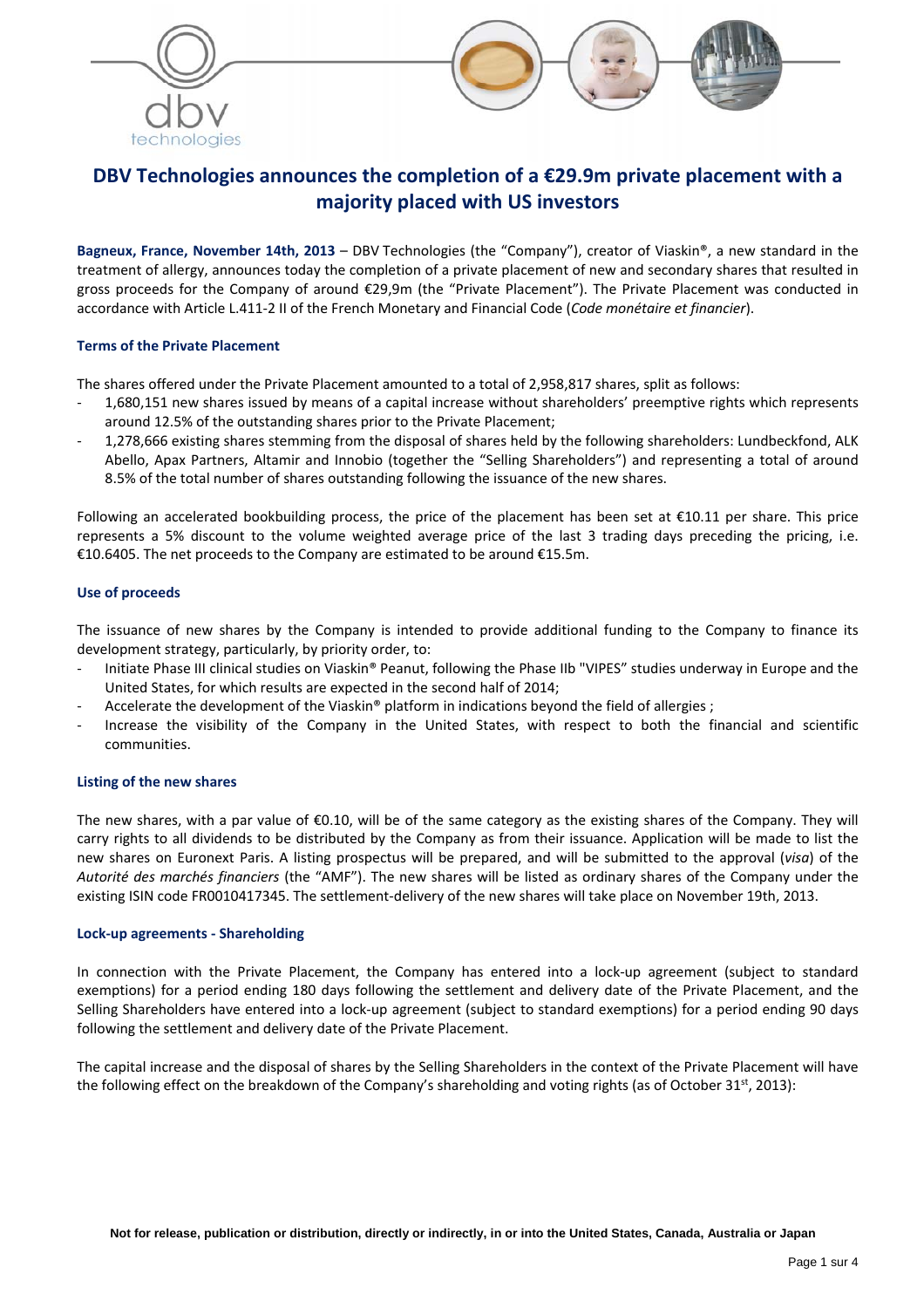

| <b>Shareholders</b>                               | <b>October 31st, 2013</b> |                                   | Situation post capital increase and<br>disposal through the Private Placement<br>(before settlement-delivery) |                                   |
|---------------------------------------------------|---------------------------|-----------------------------------|---------------------------------------------------------------------------------------------------------------|-----------------------------------|
|                                                   | Number of<br>shares       | % of capital<br>and voting rights | <b>Number of</b><br>shares                                                                                    | % of capital<br>and voting rights |
| <b>LUNDBECKFOND INVEST A/S</b>                    | 584,124                   | 4.36 %                            | 218,146                                                                                                       | 1.45%                             |
| ALK ABELLO A/S                                    | 588,271                   | 4.39 %                            | 219,695                                                                                                       | 1.46%                             |
| <b>Subtotal LUNDBECKFOND</b><br><b>INVEST A/S</b> | 1,172,395                 | 8.74 %                            | 437,841                                                                                                       | 2.90%                             |
| <b>SOFINNOVA</b>                                  | 3,176,370                 | 23.69 %                           | 3,176,370                                                                                                     | 21.05%                            |
| <b>INNOBIO</b>                                    | 1,789,597                 | 13.35 %                           | 1,621,409                                                                                                     | 10.75%                            |
| <b>Bpifrance Participations</b>                   | 1,693,002                 | 12.63%                            | 1,693,002                                                                                                     | 11.22%                            |
| Sociétés PHYS ET DBCS*                            | 614,500                   | 4.58%                             | 614,500                                                                                                       | 4.07%                             |
| <b>Altamir</b>                                    | 348,417                   | 2.6%                              | 243,156                                                                                                       | 1.61%                             |
| <b>FCPR Apax France VI</b>                        | 895,899                   | 6.68%                             | 625,236                                                                                                       | 4.14%                             |
| <b>TREASURY SHARES</b>                            | 1,628                     | 0.01%                             | 1,628                                                                                                         | 0.01%                             |
| <b>FREE FLOAT**</b>                               | 3,716,339                 | 27.72 %                           | 6,675,156                                                                                                     | 44.24%                            |
| <b>TOTAL</b>                                      | 13,408,147                | 100 %                             | 15,088,298                                                                                                    | 100 %                             |

 $\overline{\phantom{a}}$ 

\* Respectively, a company in which Pierre-Henri Benhamou holds 36.8% of the share capital and a holding company controlled by the Dupont family with a holding of 73.6% of *the Company's share capital*

*\*\* Including 257,000 shares held by Stallergenes,*

The Private Placement was conducted by Société Générale Corporate & Investment Banking as Lead Manager and Joint Bookrunner, Kempen & Co as Joint Bookrunner (together the "Joint Bookrunners"), and Trout Capital as US Placement Agent.

#### **Public information**

Copies of the Reference Document registered by the AMF on April 24th, 2013 under No. 13‐015 and its update filed with the AMF on November 13th, 2013 under No. D.13‐117‐A01 (the "Update") are available free of charge at DBV Technologies' head office in Green Square, 80/84 rue des Meuniers ‐ 92220 Bagneux – France, and on the website of the AMF (www.amf‐france.org) and on that of the Company (www.dbv‐technologies.com).

DBV Technologies draws investors' attention to chapter 4 ("Risk factors") of the Reference Document and to chapter 5 ("Risk factors") of the Update of the 2012 Reference Document.

#### **About DBV Technologies:**

DBV Technologies is opening up a decisive new approach to the treatment of allergy – a major public health issue that is constantly increasing in prevalence. Food allergies represent a true handicap in everyday life for millions of people and thus constitute a major unmet medical need. Founded in 2002, DBV Technologies has developed a unique, proprietary, worldwide‐patented technology for administering an allergen to intact skin and avoiding massive transfer to the blood. The Viaskin® technology combines efficacy and safety as part of a treatment that seeks to improve the patient's tolerability of peanut and thus considerably lower the risk of a systemic, allergic reaction in the event of accidental exposure to the allergen. The company's significant development program has taken this revolutionary method through to the industrial stage in Europe, initially. The product's clinically proven safety of use enables the application of effective desensitization techniques (the efficacy of which is acknowledged worldwide) in the most severe forms of the allergy. DBV Technologies is focusing on food allergies (milk and peanut) for which there are currently no effective treatments. It has developed two products: Viaskin® Peanut and Viaskin® Milk. The clinical development program for Viaskin® Peanut has received Fast Track designation from the US Food and Drug Administration. The company will subsequently develop a Viaskin® patch for young children with house dust mite allergy – a true public health issue because this pathology is one of the main risk factors for childhood

**Not for release, publication or distribution, directly or indirectly, in or into the United States, Canada, Australia or Japan**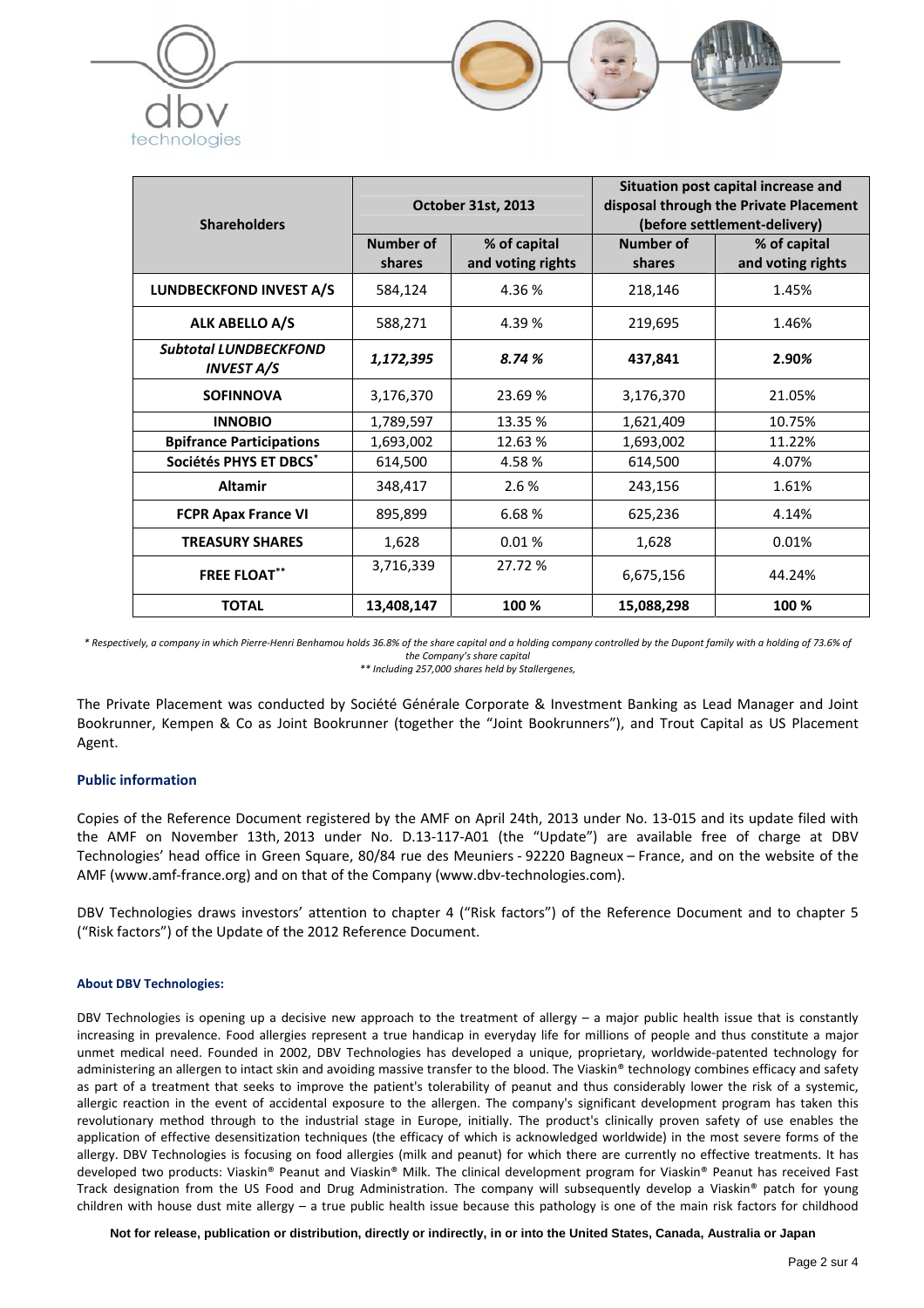

#### asthma.

For more information on DBV Technologies, please visit our website: www.dbv-technologies.com.

#### **Contacts**

**David Schilansky** Chief Financial Officer DBV Technologies Tel. : +33(0)1 55 42 78 75 David.schilansky@dbv‐technologies.com

*New***Cap.** Financial communication and investor relations Emmanuel Huynh / Alexandra Schiltz Tel. : +33(0)1 44 71 94 94 dbv@newcap.fr

#### *Disclaimer*

This announcement is for information purposes only and does not, and shall not, in any circumstances, constitute a public offering by DBV Technologies or the Selling Shareholders nor a solicitation of an offer to subscribe for securities in any jurisdiction, including  $France.$ 

The securities referred to herein may not be and will not be offered or sold to the public in France except to qualified investors and/or to a restricted circle of investors, acting for their own account, as defined in, and in accordance with Articles L. 411-2 II and *D. 411‐1 to D. 411‐3 of the French Monetary and Financial Code.*

With respect to the member states of the European Economic Area which have implemented the Directive 2003/71/EC of the European Parliament and the Council of November 4, 2003, as amended, in particular by Directive 2010/73/EC of the European Parliament and of the Council of November 24, 2010 (the "Prospectus Directive"), no action has been undertaken or will be undertaken to make an offer to the public of the securities referred to herein requiring a publication of a prospectus in any relevant member state. As a result, the securities may not and will not be offered in any relevant member state except in accordance with the exemptions set forth in Article 3(2) of the Prospectus Directive, if they have been implemented in that relevant member state, or under any other circumstances which do not require the publication by DBV Technologies of a prospectus pursuant to Article 3 of the *Prospectus Directive and/or to applicable regulations of that relevant member state.*

This announcement and the information contained herein do not constitute an offer or solicitation of an offer to subscribe for securities in the United States or any other jurisdiction. Securities may not be offered or sold in the United States absent registration or an exemption from registration under the U.S. Securities Act of 1933, as amended (the "U.S. Securities Act"). The shares of DBV Technologies have not been and will not be registered under the U.S. Securities Act and DBV Technologies does not intend to register *securities or conduct a public offering in the United States.*

In the United Kingdom, this document is only being distributed to, and is only directed at, persons that are "qualified investors" within the meaning of Article  $2(1)(e)(i)$ , (ii) or (iii) of the Prospectus Directive and that also (i) are "investment professionals" falling within Article 19(5) of the Financial Services and Markets Act 2000 (Financial Promotion) Order 2005 (as amended, the "Order"), (ii) are persons falling within Article 49(2)(a) to (d) ("high net worth companies, unincorporated associations, etc.") of the Order, or (iii) are persons to whom an invitation or inducement to engage in investment activity (within the meaning of section 21 of the Financial Services and Markets Act 2000) in connection with the issue or sale of any securities may otherwise lawfully be communicated or caused to be communicated (all such persons together being referred to as "relevant persons"). In the United Kingdom, this document is directed only at relevant persons and must not be acted on or relied on by persons who are not relevant persons. Any investment or investment activity to which this document relates is available only to relevant persons and will be engaged in only *with relevant persons.*

In accordance with Article 211-3 of the General Regulation of the AMF, it is recalled that:

- the offer does not require a prospectus to be submitted for approval to the AMF. However, a prospectus will be registered with the AMF in connection with the admission to trading of the shares to be issued in connection with the transaction.
- persons or entities referred to in Point 2°, Section II of Article L. 411-2 of the Monetary and Financial Code may take part in the offer solely for their own account, as provided in Articles D. 411-1, D. 411-2, D. 734-1, D. 744-1, D. 754-1 and D. 764-1 *of the Monetary and Financial Code.*
- the financial instruments thus acquired cannot be distributed directly or indirectly to the public otherwise than in accordance with Articles L. 411-1, L. 411-2, L. 412-1 and L. 621-8 to L. 621-8-3 of the Monetary and Financial Code.